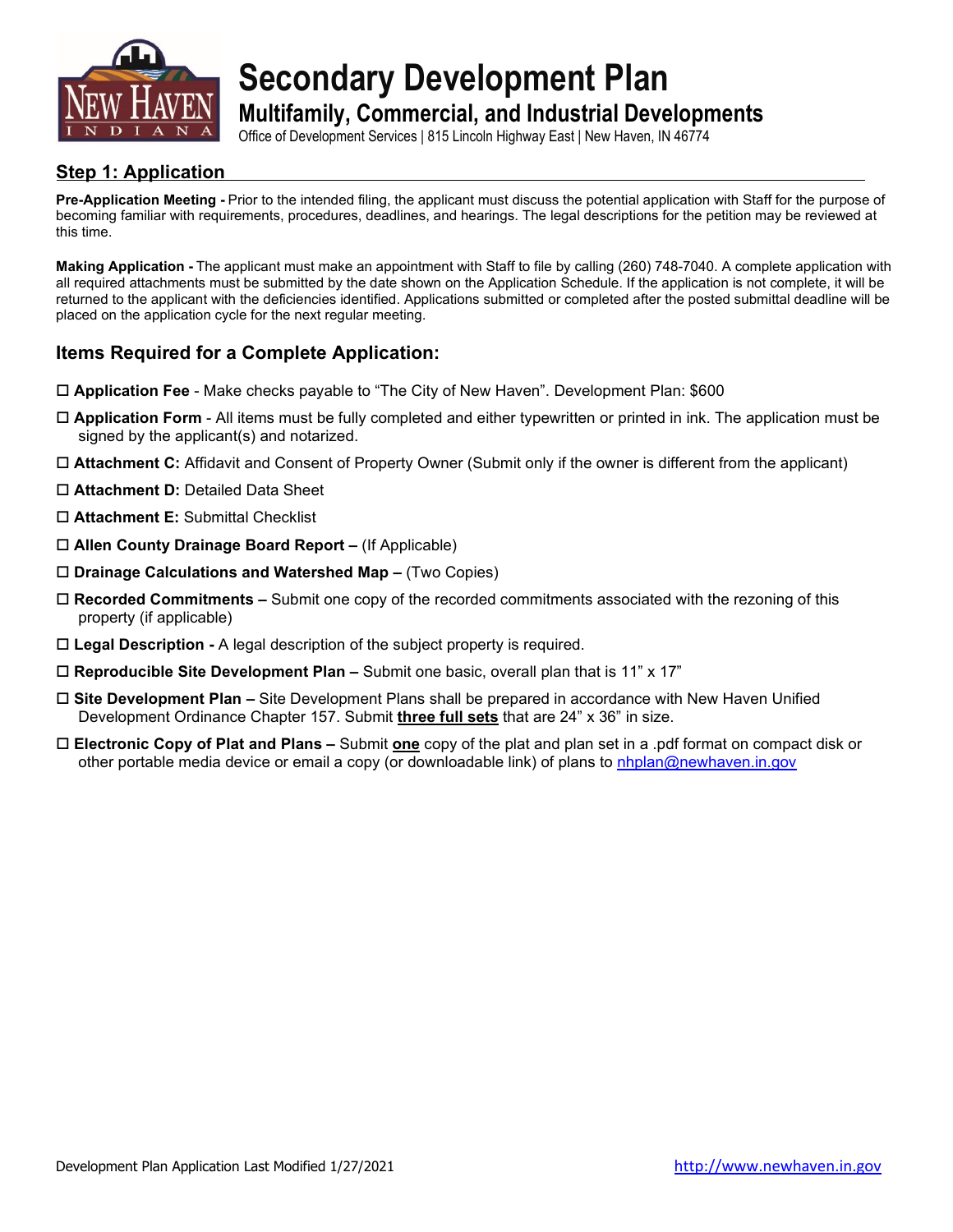## **Step 2: Staff Report and Application Schedule**

#### *Staff Report*

After an examination of information in the public record and findings from additional research, Staff shall publish a Staff Report that provides an analysis of the petition request. Such report shall be published along with the agenda approximately five days prior to the hearing.

#### *Public Hearing*

The Commission shall follow its adopted Rules of Procedures for the hearing, a copy of which available at the Planning Office. Public Hearings of the Plan Commission are generally held on the second Tuesday of each month in the Common Council Chambers at the New Haven City Administration Building, 815 Lincoln Highway East, New Haven, Indiana 46774.

When your request comes up on the agenda, you must present your request to the Commission. You may represent yourself or have a consultant or attorney represent you. You may use any evidence that will assist you in the presentation. If the members need additional information, they will ask questions regarding your request.

Upon conclusion of its public hearing, the Commission will vote on your petition. The Commission may include commitments and conditions as part of its decision.

#### *Application Schedule*

The following table on the next page depicts the deadlines for petitions before the Plan Commission. Deviations from the schedule are not permitted without approval from the Commission. Secondary Plats are required to be heard before the Plan Commission.

## **Step 3: Petition Information (Completed by Staff at the Time of Application)**

The Docket Number for this petition is \_\_\_\_\_\_\_\_\_\_\_\_\_\_\_\_\_\_\_\_\_\_\_\_\_\_\_\_. Please use this number for referencing the request and when submitting additional information in the future.

This petition will be discussed at the Projects Meeting on **will be a setting on** the meeting on the meeting of the meeting starts at \_\_\_\_\_\_\_\_\_ in the Planning Department meeting room at 815 Lincoln Highway East, 2<sup>nd</sup> Floor, New Haven, Indiana 46774.

This petition will be heard by the Commission on \_\_\_\_\_\_\_\_\_\_\_\_\_\_\_\_\_\_\_\_\_\_\_\_\_\_\_. The meeting starts at 6:00 pm in the Common Council Chambers of the New Haven Administration Building, 815 Lincoln Highway East, New Haven, Indiana 46774.

The Staff Report and Agenda for this petition will be published on approximately

#### *What Happens Next?*

Once the Plan Commission approves the Primary Development Plan, the project will either proceed to a Secondary Development Plan review as required by the Unified Development Ordinance or Improvement Location Permits and a Land Alteration Permit will be issued for work to commence on the project.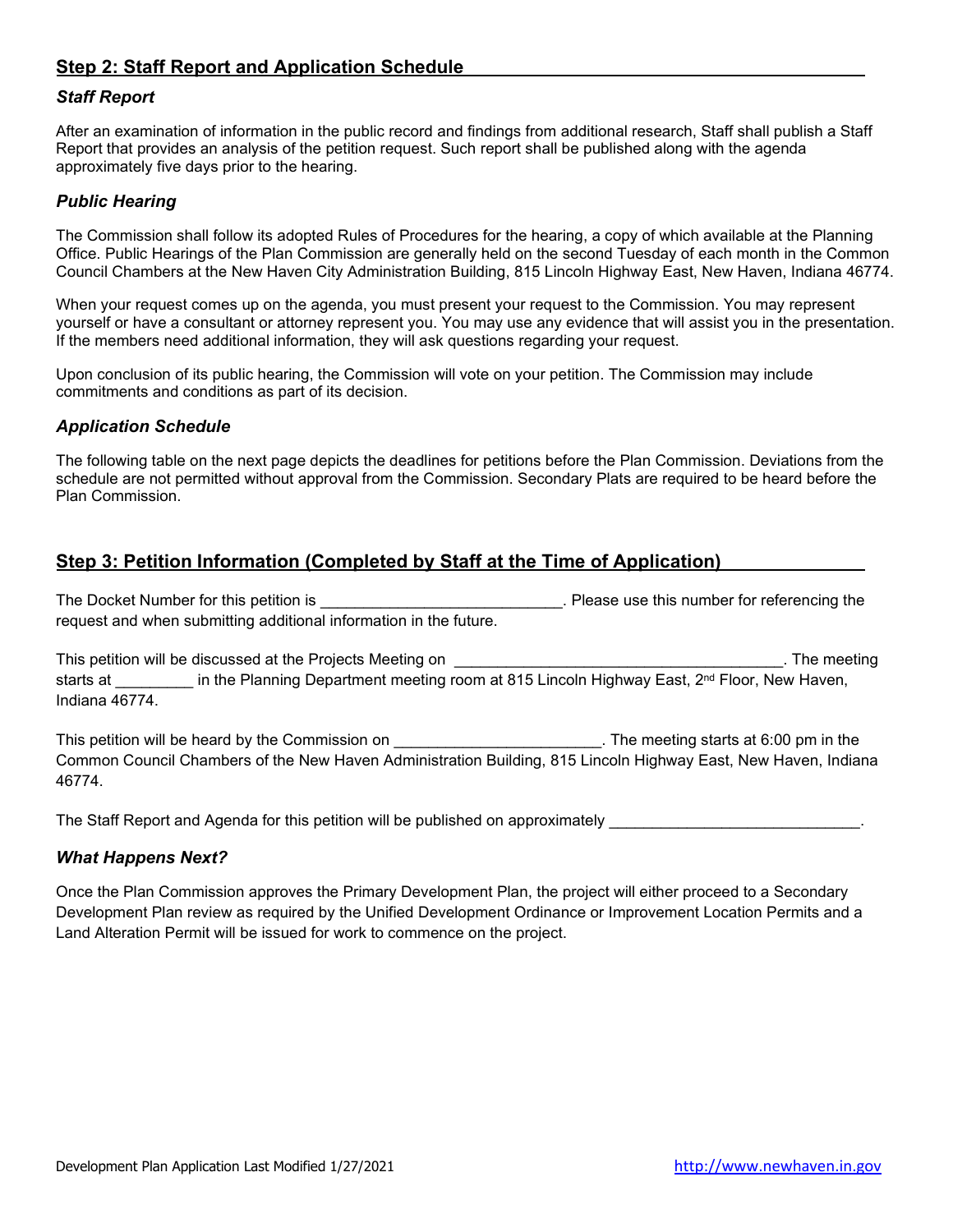# **2021 New Haven Advisory Plan Commission**

**Development Plans**

6:00pm in the City Council Chambers of the New Haven Administration Building

| <b>Hearing Date</b> | <b>Application</b><br><b>Submittal</b> | <b>Public Notice</b> | <b>Agendas</b><br><b>Distributed</b> |
|---------------------|----------------------------------------|----------------------|--------------------------------------|
| January 12th        | 12/15/20                               | 12/22/20             | 1/5/21                               |
| February 9th        | 1/12/21                                | 1/26/21              | 2/2/21                               |
| March 9th           | 2/9/21                                 | 2/23/21              | 3/2/21                               |
| April 13th          | 3/16/21                                | 3/30/21              | 4/6/21                               |
| May 11th            | 4/13/21                                | 4/27/21              | 5/4/21                               |
| June 8th            | 5/11/21                                | 5/25/21              | 6/1/21                               |
| July 13th           | 6/15/21                                | 6/29/21              | 7/6/21                               |
| August 10th         | 7/13/21                                | 7/27/21              | 8/3/21                               |
| September 14th      | 8/17/21                                | 8/31/21              | 9/7/21                               |
| October 12th        | 9/14/21                                | 9/28/21              | 10/5/21                              |
| November 9th        | 10/12/21                               | 10/26/21             | 11/2/21                              |
| December 14th       | 11/16/21                               | 11/30/21             | 12/7/21                              |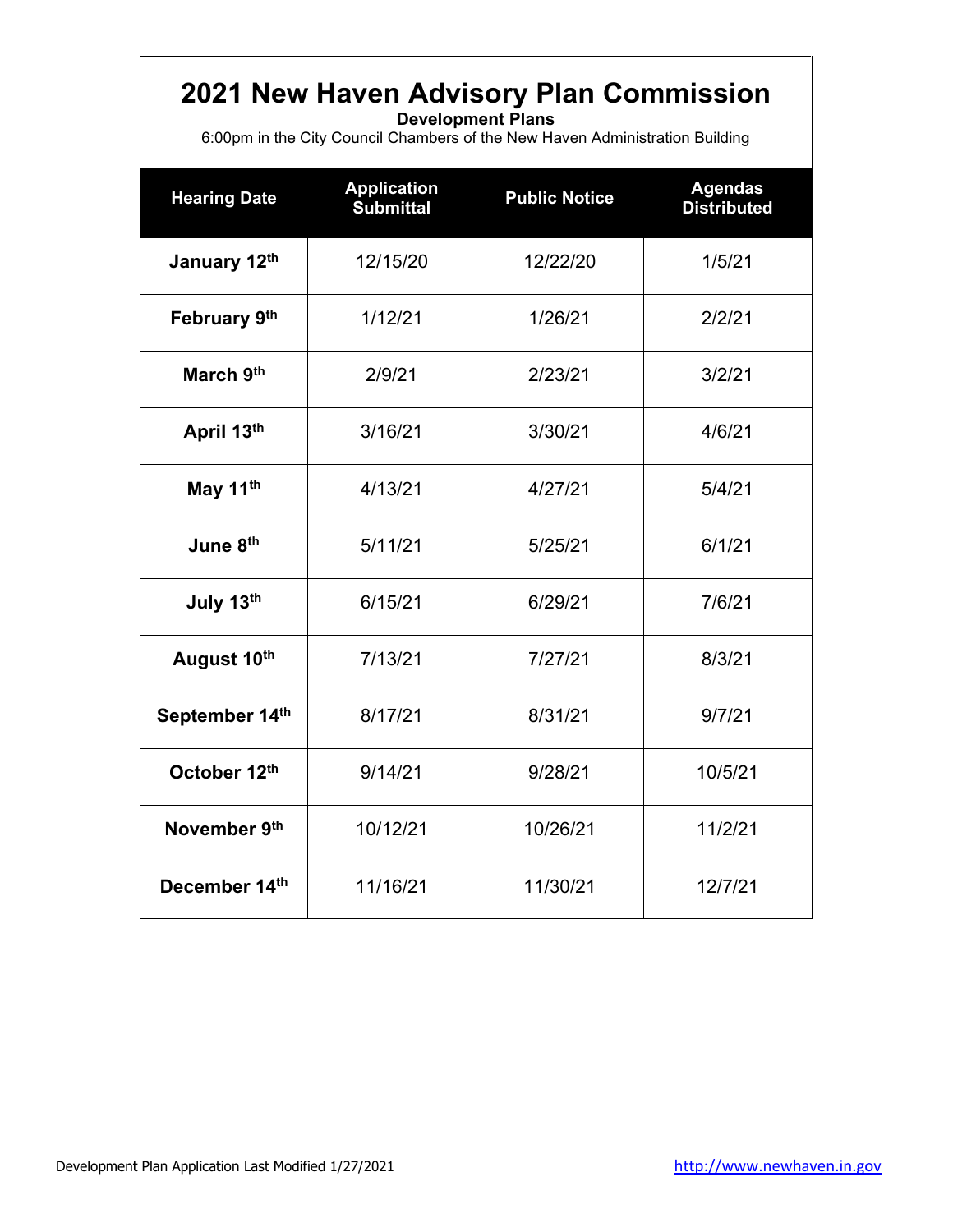

# **Secondary Development Plan**

# **Multifamily, Commercial, & Industrial Developments**

Department of Planning and Economic Development | 815 Lincoln Highway East | New Haven, IN 46774

|                                                | Department of Flaming and Economic Development   015 Ellicolii Highway East   New Haven, 1N 40774 |  |                  |                      |                              |                       |
|------------------------------------------------|---------------------------------------------------------------------------------------------------|--|------------------|----------------------|------------------------------|-----------------------|
|                                                | <b>Applicant Information</b>                                                                      |  |                  |                      | <b>Office Use Only</b>       |                       |
| Name:                                          |                                                                                                   |  |                  | Docket #             |                              |                       |
| Street:                                        |                                                                                                   |  |                  | <b>Filing Date</b>   |                              |                       |
| City:                                          |                                                                                                   |  |                  | Fee                  |                              |                       |
| State:                                         | Zip:                                                                                              |  |                  | PC Date              |                              |                       |
| Phone:                                         | Fax:                                                                                              |  |                  | Received By          |                              |                       |
| E-mail:                                        |                                                                                                   |  |                  |                      |                              |                       |
|                                                | <b>Property Owner Information</b>                                                                 |  |                  |                      | <b>Project Information</b>   |                       |
| Name:                                          |                                                                                                   |  |                  |                      | Please Select a Project Type |                       |
| Street:                                        |                                                                                                   |  |                  | $\square$ Commercial | $\Box$ Industrial            | $\square$ Residential |
| City:                                          |                                                                                                   |  |                  | $\Box$ Other:        |                              |                       |
| State:                                         | Zip:                                                                                              |  |                  | Location / Address:  |                              |                       |
| Phone:                                         | Fax:                                                                                              |  | Parcel Number:   |                      |                              |                       |
| E-mail:                                        |                                                                                                   |  | Existing Zoning: |                      |                              |                       |
|                                                | <b>Notarization</b>                                                                               |  |                  | Proposed Zoning:     |                              |                       |
|                                                | The above information and attached exhibits, to my knowledge and belief                           |  |                  | <b>Existing Use:</b> |                              |                       |
| are true and correct.                          |                                                                                                   |  | Proposed Use:    |                      |                              |                       |
|                                                |                                                                                                   |  | Total Acreage:   |                      |                              |                       |
| Printed Name of Applicant                      | Signature of Applicant                                                                            |  |                  | Total Lots:          |                              |                       |
|                                                |                                                                                                   |  |                  |                      |                              |                       |
|                                                |                                                                                                   |  |                  |                      |                              |                       |
| Notary Public's Name (printed)                 | Signature of Notary                                                                               |  |                  |                      |                              |                       |
|                                                |                                                                                                   |  |                  |                      |                              |                       |
| My Commission Expires                          | State; County                                                                                     |  |                  |                      |                              |                       |
|                                                |                                                                                                   |  |                  |                      |                              |                       |
| Subscribed and sworn to before me this _______ | day of                                                                                            |  |                  |                      |                              |                       |

| <b>Office Use Only</b> |  |  |
|------------------------|--|--|
| Docket #               |  |  |
| <b>Filing Date</b>     |  |  |
| Fee                    |  |  |
| PC Date                |  |  |
| Received By            |  |  |

| <b>Project Information</b>   |                   |                       |  |  |
|------------------------------|-------------------|-----------------------|--|--|
| Please Select a Project Type |                   |                       |  |  |
| $\Box$ Commercial            | $\Box$ Industrial | $\square$ Residential |  |  |
| $\square$ Other:             |                   |                       |  |  |
| Location / Address:          |                   |                       |  |  |
| Parcel Number:               |                   |                       |  |  |
| Existing Zoning:             |                   |                       |  |  |
| Proposed Zoning:             |                   |                       |  |  |
| Existing Use:                |                   |                       |  |  |
| Proposed Use:                |                   |                       |  |  |
| Total Acreage:               |                   |                       |  |  |
| Total Lots:                  |                   |                       |  |  |

\_\_\_\_\_\_\_\_\_\_\_\_\_\_\_\_\_\_\_\_\_\_\_, \_\_\_\_\_\_\_\_\_\_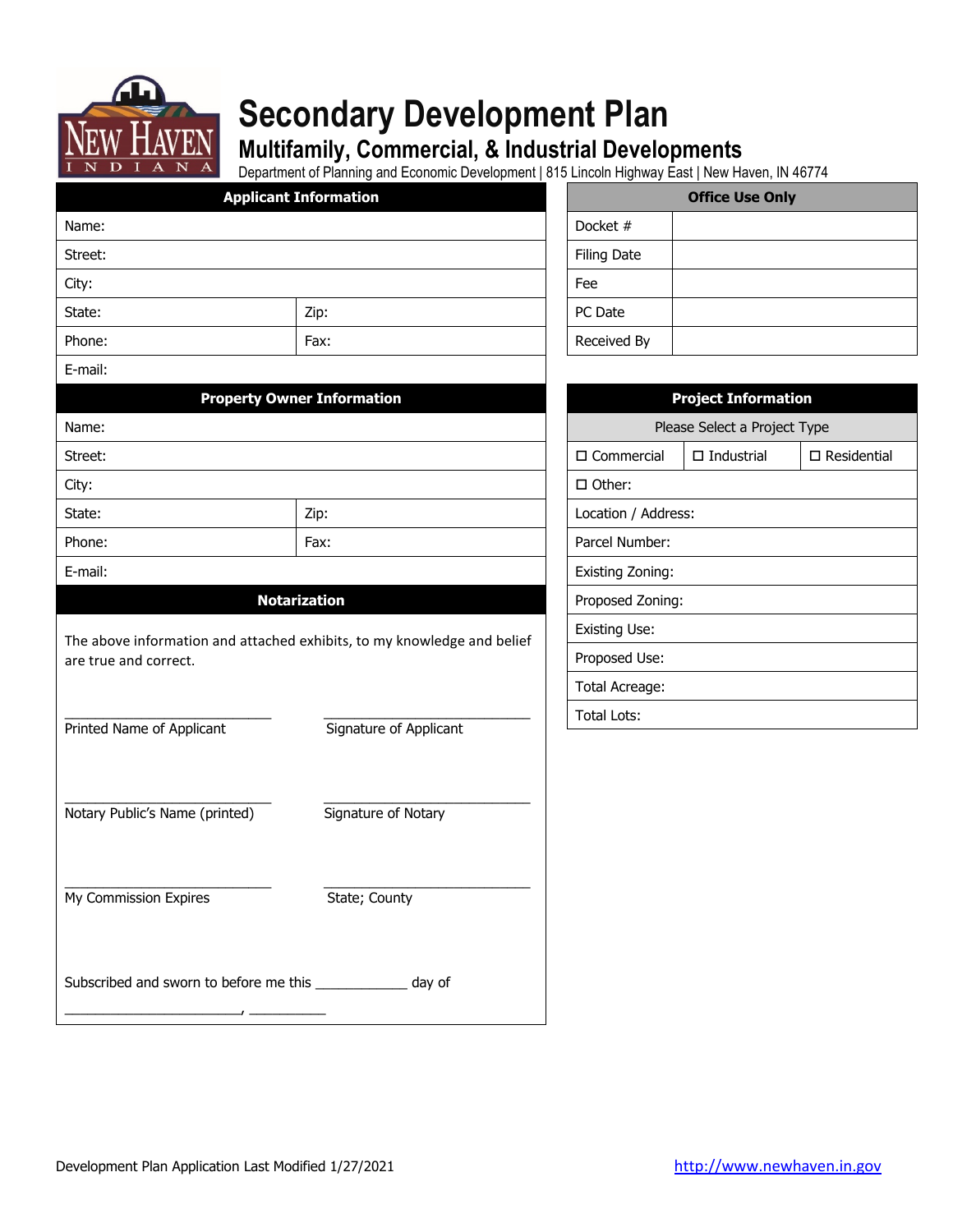

# **Attachment C Affidavit and Consent of Property Owner**

Department of Planning and Economic Development | 815 Lincoln Highway East | New Haven, IN 46774

| Project |  |  |  |
|---------|--|--|--|
| Docket  |  |  |  |

*Complete and submit if applicant is different from the property owner.*

|                                        | NAME(S)                                                                                         |  |                                                                                                        |  |  |  |
|----------------------------------------|-------------------------------------------------------------------------------------------------|--|--------------------------------------------------------------------------------------------------------|--|--|--|
|                                        | After being first duly sworn, depose and say:                                                   |  |                                                                                                        |  |  |  |
|                                        |                                                                                                 |  |                                                                                                        |  |  |  |
|                                        | 2. That I/we have read and examine the Application, and are familiar with its contents.         |  |                                                                                                        |  |  |  |
|                                        | 3. That I/we have no objection to, and consent to such request as set forth in the application. |  |                                                                                                        |  |  |  |
|                                        |                                                                                                 |  | 4. The such request being made by the applicant (incore is) (incore is not) a condition to the sale or |  |  |  |
| lease of the above reference property. |                                                                                                 |  |                                                                                                        |  |  |  |
|                                        |                                                                                                 |  |                                                                                                        |  |  |  |
| (AFFIANT)                              |                                                                                                 |  |                                                                                                        |  |  |  |
| STATE OF INDIANA                       | $\rightarrow$                                                                                   |  |                                                                                                        |  |  |  |
|                                        | $)$ SS:                                                                                         |  |                                                                                                        |  |  |  |
|                                        |                                                                                                 |  |                                                                                                        |  |  |  |
|                                        |                                                                                                 |  | Subscribed and sworn to before me this ____________ day of _____________________, __________.          |  |  |  |
|                                        |                                                                                                 |  |                                                                                                        |  |  |  |
|                                        |                                                                                                 |  |                                                                                                        |  |  |  |
|                                        | , Notary Public                                                                                 |  |                                                                                                        |  |  |  |
|                                        |                                                                                                 |  |                                                                                                        |  |  |  |
| <b>County of Residence:</b>            |                                                                                                 |  |                                                                                                        |  |  |  |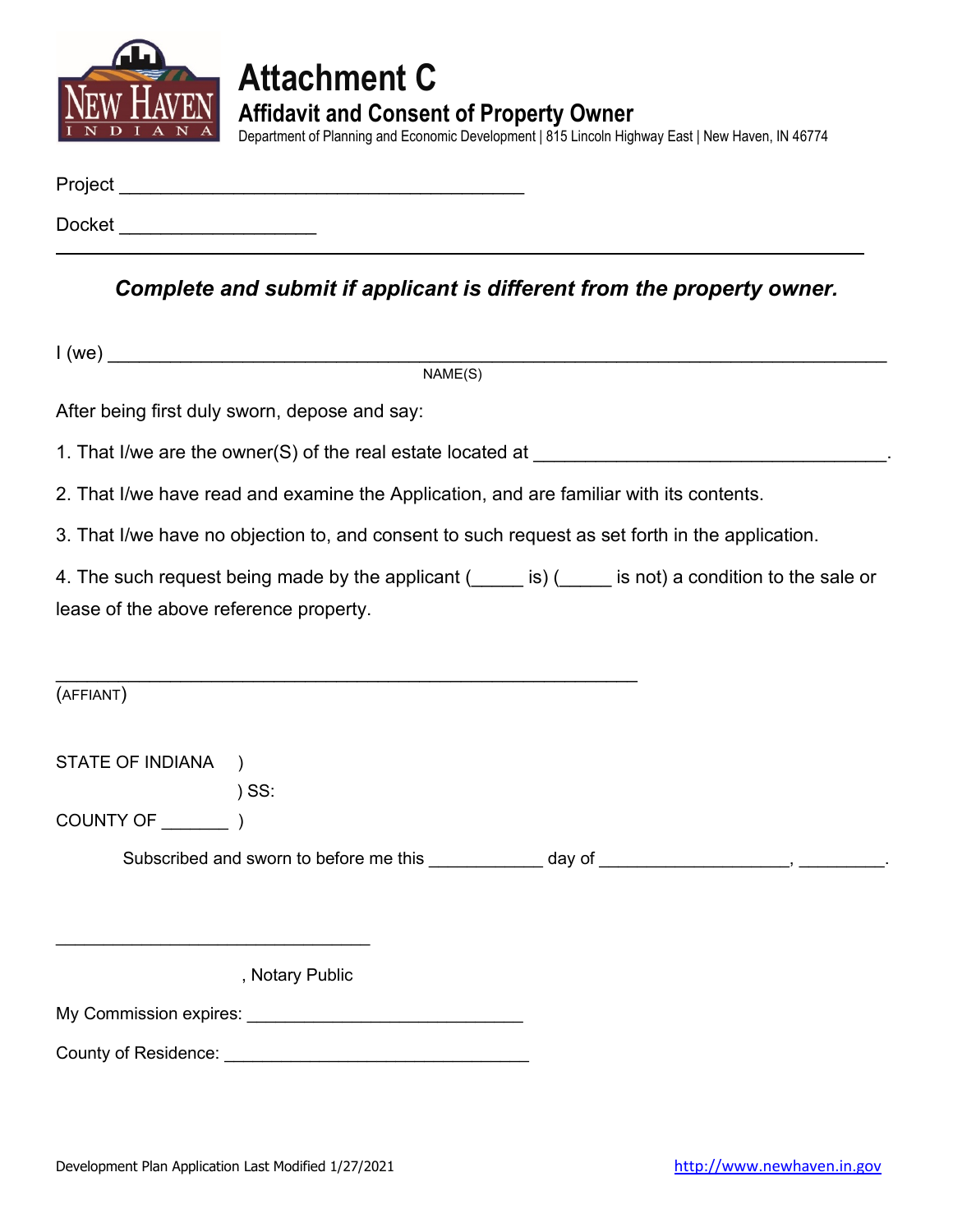



**Detail Data Sheet**

Department of Planning and Economic Development | 815 Lincoln Highway East | New Haven, IN 46774

| Docket _______________________         |                                                                                                                   |  |
|----------------------------------------|-------------------------------------------------------------------------------------------------------------------|--|
| 1. Acreage                             | 2. Densities                                                                                                      |  |
| <b>Total Acreage</b>                   | <b>Number of Lots/Units</b>                                                                                       |  |
| Proposed Private Acreage               | Units per Acre                                                                                                    |  |
| Proposed Public Acreage                | <b>Estimate Population</b><br><u> 1989 - Johann Barbara, martxa al</u><br><u> 1989 - Johann Barbara, martin a</u> |  |
| 3. Utilities to Serve the Development  |                                                                                                                   |  |
| □ City of New Haven                    | □ City of Fort Wayne                                                                                              |  |
| □ Indiana-Michigan Power (AEP)         | □ Paulding Putnam Electric Cooperative                                                                            |  |
| <b>□ NIPSCO</b>                        | □ Verizon                                                                                                         |  |
| □ Frontier                             | □ Comcast                                                                                                         |  |
| □ Private Wells                        | □ Private Septic                                                                                                  |  |
| □ Other __________________________     |                                                                                                                   |  |
|                                        | 4. List any improvements that are to be owned and maintained privately (and by whom):                             |  |
| estimates as part of your application? | 5. For which of the following improvements will you be submitting performance bond                                |  |
| $\square$ Streets                      |                                                                                                                   |  |
| <b>□</b> Signs & Monuments             |                                                                                                                   |  |
| <b>□</b> Sanitary Sewers               |                                                                                                                   |  |
| □ Off-Site Sewers                      |                                                                                                                   |  |
|                                        |                                                                                                                   |  |

**□** Sidewalks

Other \_\_\_\_\_\_\_\_\_\_\_\_\_\_\_\_\_\_\_\_\_\_\_\_\_\_\_\_\_\_\_\_\_\_\_\_\_\_\_\_\_\_\_\_\_\_\_\_\_\_\_\_\_\_\_\_\_\_\_\_\_\_\_

Other \_\_\_\_\_\_\_\_\_\_\_\_\_\_\_\_\_\_\_\_\_\_\_\_\_\_\_\_\_\_\_\_\_\_\_\_\_\_\_\_\_\_\_\_\_\_\_\_\_\_\_\_\_\_\_\_\_\_\_\_\_\_\_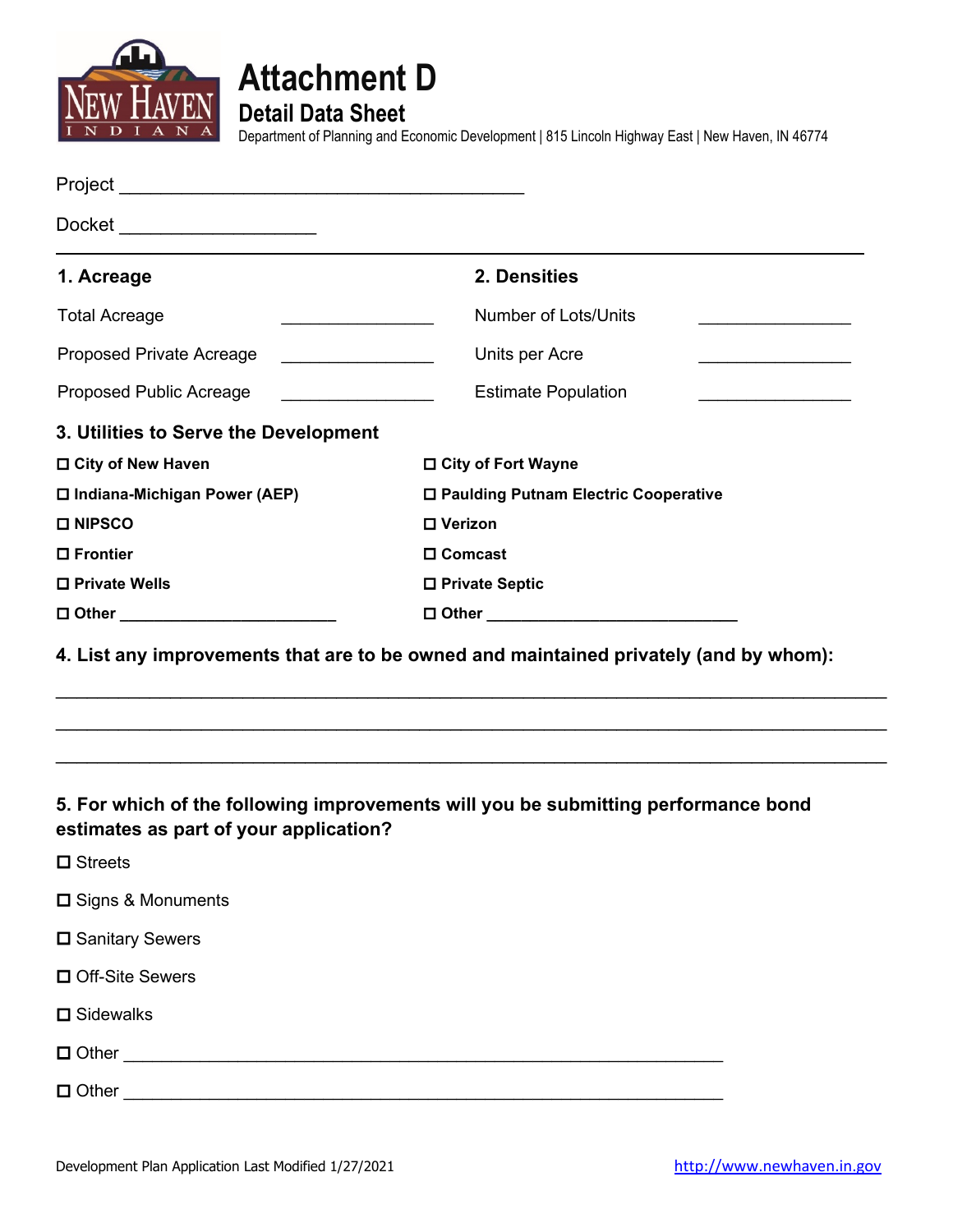

# **Attachment E Secondary DV Plan Full Submittal Checklist**

Department of Planning and Economic Development | 815 Lincoln Highway East | New Haven, IN 46774

| Certification by the appropriate licensed architect,<br>engineer, or land surveyor                                                                                                                                                                                                                                                                                                                    |                                                                                                                                                                                    |  |
|-------------------------------------------------------------------------------------------------------------------------------------------------------------------------------------------------------------------------------------------------------------------------------------------------------------------------------------------------------------------------------------------------------|------------------------------------------------------------------------------------------------------------------------------------------------------------------------------------|--|
| The development plan shall be drawn at a scale of                                                                                                                                                                                                                                                                                                                                                     |                                                                                                                                                                                    |  |
| not less than one (1) inch equals 100 feet on a 24                                                                                                                                                                                                                                                                                                                                                    |                                                                                                                                                                                    |  |
| by 36 inch sheet, unless the size of the proposed                                                                                                                                                                                                                                                                                                                                                     |                                                                                                                                                                                    |  |
|                                                                                                                                                                                                                                                                                                                                                                                                       | project requires a different scale or sheet size                                                                                                                                   |  |
|                                                                                                                                                                                                                                                                                                                                                                                                       | Date, north arrow, scale, and proposed name of                                                                                                                                     |  |
|                                                                                                                                                                                                                                                                                                                                                                                                       | the development                                                                                                                                                                    |  |
|                                                                                                                                                                                                                                                                                                                                                                                                       | Name, address, and phone numbers of the                                                                                                                                            |  |
|                                                                                                                                                                                                                                                                                                                                                                                                       | developer(s) and the land surveyor, architect, or                                                                                                                                  |  |
|                                                                                                                                                                                                                                                                                                                                                                                                       | engineer who prepared the development plan                                                                                                                                         |  |
|                                                                                                                                                                                                                                                                                                                                                                                                       | A boundary survey of the property, prepared and<br>certified by a licensed land surveyor, which                                                                                    |  |
|                                                                                                                                                                                                                                                                                                                                                                                                       | complies with Title 865 Rule 12 of the IAC. The                                                                                                                                    |  |
|                                                                                                                                                                                                                                                                                                                                                                                                       | survey shall have been performed within (2) years                                                                                                                                  |  |
|                                                                                                                                                                                                                                                                                                                                                                                                       | of submission of the development plan and reflect                                                                                                                                  |  |
|                                                                                                                                                                                                                                                                                                                                                                                                       | the current conditions of the site. The following                                                                                                                                  |  |
|                                                                                                                                                                                                                                                                                                                                                                                                       | items shall be included on the boundary survey:                                                                                                                                    |  |
|                                                                                                                                                                                                                                                                                                                                                                                                       | Property boundary lines, giving length and bearing                                                                                                                                 |  |
|                                                                                                                                                                                                                                                                                                                                                                                                       | (including reference or basis) on each straight line; and<br>interior angles, radius, point of tangency and length of                                                              |  |
|                                                                                                                                                                                                                                                                                                                                                                                                       | curved lines. The perimeters of the property shall be                                                                                                                              |  |
|                                                                                                                                                                                                                                                                                                                                                                                                       | dimensioned in feet and decimals as accurately as                                                                                                                                  |  |
|                                                                                                                                                                                                                                                                                                                                                                                                       | possible to the nearest one hundredth (0.01);                                                                                                                                      |  |
|                                                                                                                                                                                                                                                                                                                                                                                                       | The width of all adjoining street and highway rights of<br>way, and the street width;                                                                                              |  |
|                                                                                                                                                                                                                                                                                                                                                                                                       | Existing sidewalks on or adjacent to the development<br>parcel;                                                                                                                    |  |
|                                                                                                                                                                                                                                                                                                                                                                                                       | Existing encroachments, including fences, structures,<br>pavement and other improvements, either way across                                                                        |  |
|                                                                                                                                                                                                                                                                                                                                                                                                       | property lines;                                                                                                                                                                    |  |
|                                                                                                                                                                                                                                                                                                                                                                                                       | Existing fences and walls located with respect to<br>property lines;                                                                                                               |  |
|                                                                                                                                                                                                                                                                                                                                                                                                       | Recorded or otherwise dedicated easements or similar<br>rights of way, including type of easement;                                                                                 |  |
|                                                                                                                                                                                                                                                                                                                                                                                                       | Existing lot or tract lines within the development parcel;                                                                                                                         |  |
|                                                                                                                                                                                                                                                                                                                                                                                                       | Addresses of existing structures;                                                                                                                                                  |  |
|                                                                                                                                                                                                                                                                                                                                                                                                       | Current zoning of the development parcel;                                                                                                                                          |  |
|                                                                                                                                                                                                                                                                                                                                                                                                       | Existing platted building setback lines; and                                                                                                                                       |  |
|                                                                                                                                                                                                                                                                                                                                                                                                       | Development parcel legal description.                                                                                                                                              |  |
| A topographic/utility survey of the property,<br>prepared and certified by a licensed land<br>surveyor, which complies with Title 865 Rule 12 of<br>the IAC. The survey shall have been performed<br>within two (2) years of the submission of the<br>development plan and reflect the current<br>conditions of the site. The following items shall be<br>included on the topographic/utility survey: |                                                                                                                                                                                    |  |
|                                                                                                                                                                                                                                                                                                                                                                                                       | Benchmarks in USGS datum;                                                                                                                                                          |  |
|                                                                                                                                                                                                                                                                                                                                                                                                       | Existing site contours at 1 foot intervals based on<br>USGS datum unless the Planning Staff determines<br>that the slope of the property requires a different<br>contour interval; |  |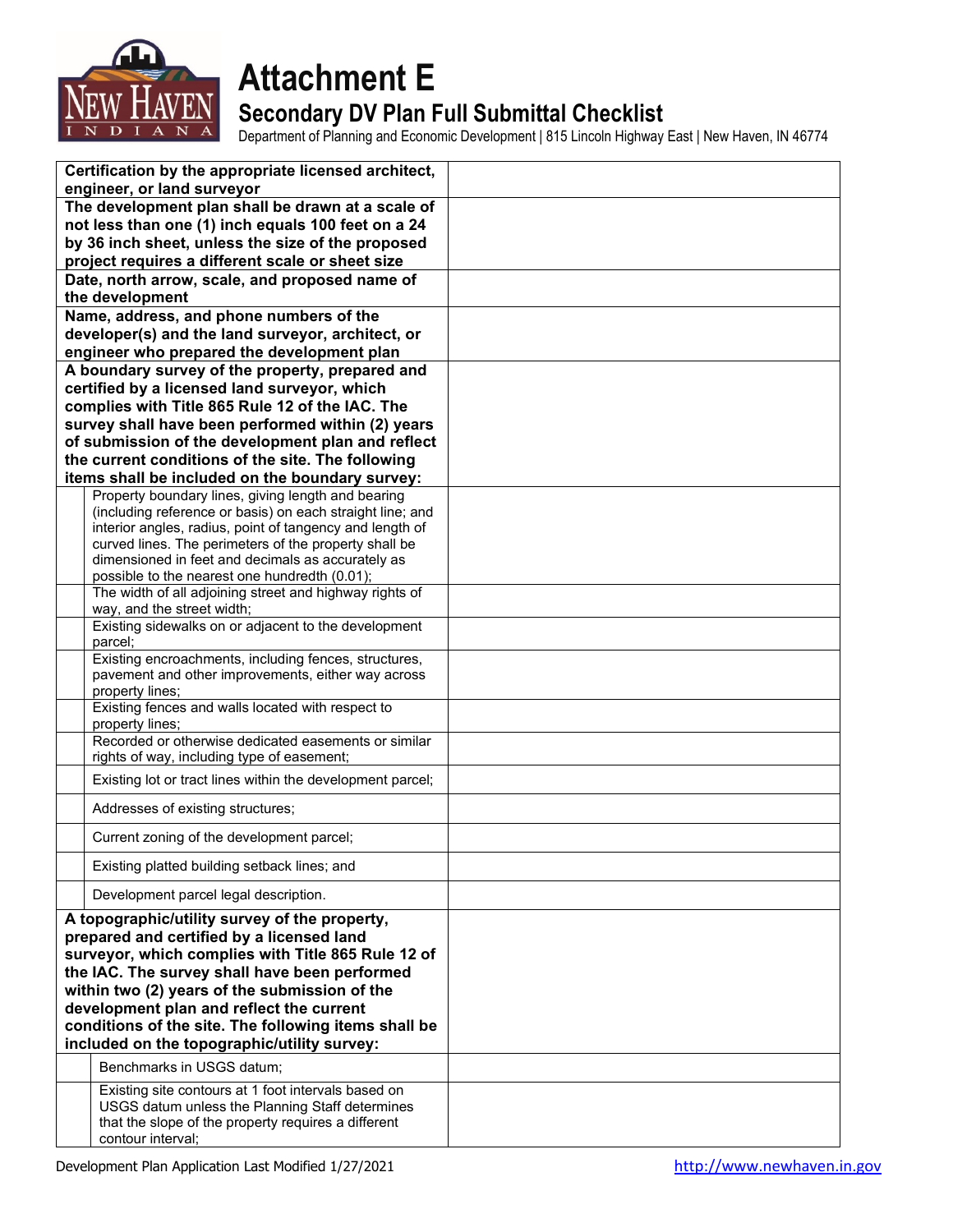|                                                  | Location of all existing structures on the development     |  |
|--------------------------------------------------|------------------------------------------------------------|--|
|                                                  | parcel and all off-site structures within 10 feet of the   |  |
|                                                  |                                                            |  |
|                                                  | property lines, if the off-site structure locations can be |  |
|                                                  | determined from the subject property;                      |  |
|                                                  | If applicable, the location of the special flood hazard    |  |
|                                                  | area of the regulatory flood as mapped by scale on the     |  |
|                                                  | FIRM maps for Allen County, including all on-site          |  |
|                                                  |                                                            |  |
|                                                  | established base flood elevations, and the base flood      |  |
|                                                  | elevation at the property lines. If the elevations on the  |  |
|                                                  | topographic/utility survey indicates an area subject to    |  |
|                                                  | inundation by the regulatory flood which lies outside of   |  |
|                                                  | the floodplain identified on the FIRM, the information     |  |
|                                                  | on the topographic/utility survey shall govern and that    |  |
|                                                  |                                                            |  |
|                                                  | area shall be considered a special flood hazard area       |  |
|                                                  | and subject to the regulations of the ordinance;           |  |
|                                                  | Existing finished floor elevations of the lowest floor of  |  |
|                                                  | all structures located within the special flood hazard     |  |
|                                                  | area;                                                      |  |
|                                                  |                                                            |  |
|                                                  | The approximate location of all wetlands on the            |  |
|                                                  | development parcel according to the current National       |  |
|                                                  | Wetland Inventory Maps;                                    |  |
|                                                  | The location of any natural water features such as         |  |
|                                                  | lakes, ponds, streams or drainage ways;                    |  |
|                                                  |                                                            |  |
|                                                  | The location of any Allen County regulation drain(s) on    |  |
|                                                  | or immediately adjacent to the development parcel,         |  |
|                                                  | including existing statutory drain easement(s);            |  |
|                                                  | The location of existing vegetation including the          |  |
|                                                  | perimeter of all wooded areas, other significant           |  |
|                                                  |                                                            |  |
|                                                  | vegetation, and individual trees at and above 2 inches     |  |
|                                                  | in trunk caliper (measured in accordance with standard     |  |
|                                                  | horticultural practices);                                  |  |
|                                                  | The location and size of all existing water facilities,    |  |
|                                                  | including the location of all meters, valves, and fire     |  |
|                                                  |                                                            |  |
|                                                  | hydrants on or serving the development parcel;             |  |
|                                                  | The location, size, depth, and flow of all existing        |  |
|                                                  | sanitary sewers, combination sewers, storm drains,         |  |
|                                                  | and culverts on and/or immediately serving the             |  |
|                                                  | development parcel, including the location of catch        |  |
|                                                  |                                                            |  |
|                                                  | basins and manholes with rim elevations and inverts of     |  |
|                                                  | each pipe;                                                 |  |
|                                                  | The location and size of existing natural gas              |  |
|                                                  | distribution facilities on the development parcel;         |  |
|                                                  | The location and size of existing communication            |  |
|                                                  |                                                            |  |
|                                                  | systems on the development parcel, including the           |  |
|                                                  | location of all poles, towers, and equipment; and          |  |
|                                                  |                                                            |  |
|                                                  | Names of the utility service providers                     |  |
|                                                  | Proposed structures within the development                 |  |
| parcel;                                          |                                                            |  |
|                                                  |                                                            |  |
|                                                  | Finished floor elevations of the lowest floor of all       |  |
|                                                  | proposed structures located within a special flood         |  |
|                                                  | hazard area:                                               |  |
|                                                  |                                                            |  |
|                                                  | Proposed building elevation drawings;                      |  |
|                                                  |                                                            |  |
|                                                  | Dimensions showing the distances from the                  |  |
| proposed structures and/or parking areas to      |                                                            |  |
| property and right-of-way lines;                 |                                                            |  |
|                                                  |                                                            |  |
| Any proposed subdivisions of individual parcels, |                                                            |  |
| showing proposed lot, tract, or development      |                                                            |  |
| parcel numbers and dimensions, if applicable     |                                                            |  |
|                                                  |                                                            |  |
|                                                  | Grading, drainage, and erosion control plans               |  |
|                                                  | which include storm drainage flow lines, location          |  |
|                                                  | of swale and/or retention/detention areas,                 |  |
|                                                  |                                                            |  |
|                                                  | calculations, elevations, and pipe materials;              |  |